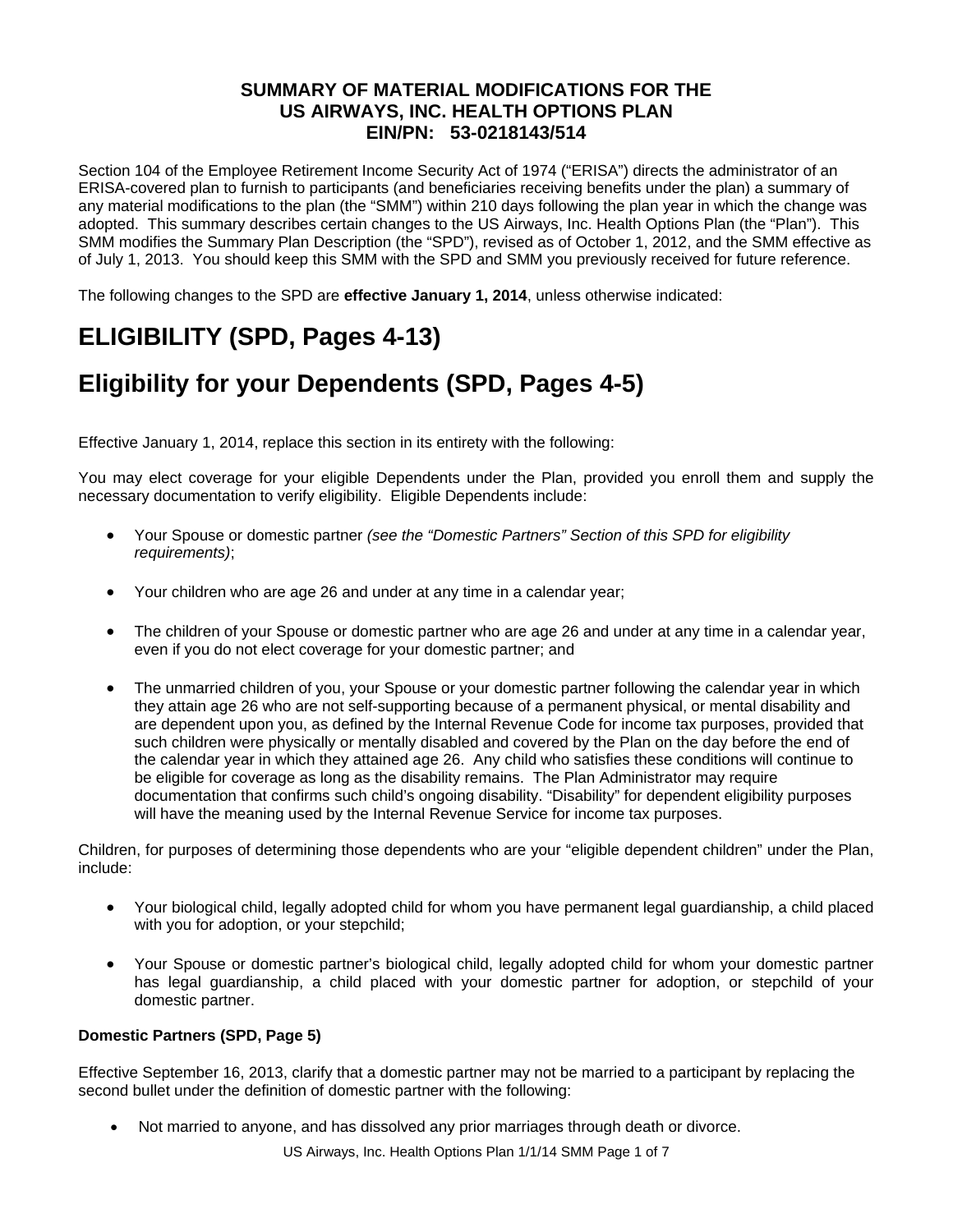#### **Domestic Partners (SPD, Page 6)**

Effective September 16, 2013, delete the first bullet designating a marriage certificate as a category of documentation to validate a domestic partnership

# **Paying for Coverage (SPD, Pages 8-9)**

#### **Paying for Coverage for Domestic Partners and Their Children (SPD, Pages 8-9)**

This section is amended, effective September 16, 2013, to clarify the treatment of same-sex Spouses under federal law and the laws of certain states for purposes of state income tax by adding a paragraph to the end of this section, as follows.

A same-sex Spouse will be treated as a Spouse for federal income tax purposes, which means that an active employee may pay for such coverage with pre-tax dollars, and no income will be imputed to an employee for that coverage or treated as taxable for federal tax purposes. However, state tax treatment of coverage provided to same-sex Spouses may differ. Where required, the Company will impute the value of coverage for a same-sex Spouse to the employee for state tax purposes.

### **SCHEDULE OF BENEFITS (SPD, Pages 14-34)**

Effective October 1, 2013, replace all references to ACS/BNY Mellon Bank with BenefitWallet<sup>TM</sup>.

### **The Health Savings Account (SPD, Pages 15-16)**

The first bullet following the phrase "In addition, please note the following about HSAs:" shall be replaced with the following to clarify treatment of domestic partners by eliminating the phrase "regardless of state law exceptions"::

 The Internal Revenue Service does not consider a domestic partner to be a spouse under federal tax law. Therefore, you can't withdraw funds tax free to pay for your domestic partner's qualified expenses, unless he or she satisfies the definition of a qualified tax dependent under the Internal Revenue Code.

 The last bullet shall be changed to clarify the tax treatment of earnings in Tennessee by adding the following parenthetical after the word "Tennessee":

(Earnings received on or after July 1, 2006 are not subject to tax).

### **Contributions to your HSA (SPD, Pages 15-16)**

Effective January 1, 2014, insert the following:

For 2014, contributions to your HSA are as described below:

| <b>Contributions to your HSA</b>             | <b>Total Possible</b><br><b>Employee</b><br><b>Contributions</b> | Company<br><b>Contribution</b><br>(Active<br><b>Employees Only)</b> | <b>Overall Limit</b> |
|----------------------------------------------|------------------------------------------------------------------|---------------------------------------------------------------------|----------------------|
| <b>Employee Only Coverage</b>                | \$3,050                                                          | \$250                                                               | \$3,300              |
| Employee + Spouse/Child(ren)/Family Coverage | \$6,050                                                          | \$500                                                               | \$6,550              |

#### **IMPORTANT INFORMATION ABOUT COMPANY CONTRIBUTIONS TO YOUR HSA: (SPD, Pages 15-16)**

Effective January 1, 2014, replace the second bullet in its entirety with the following: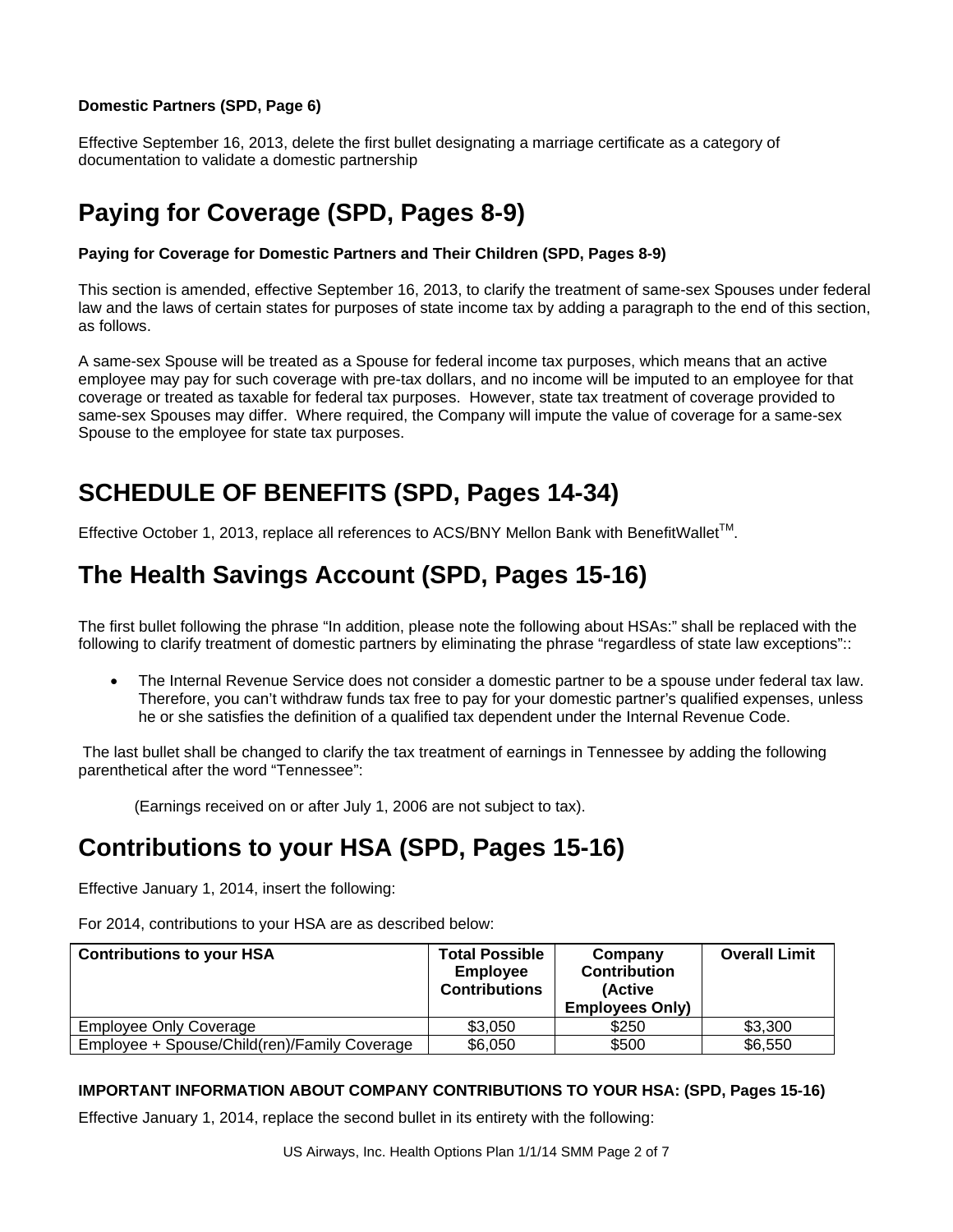The Company will pro-rate its contributions based on the number of months you are enrolled in the Plan during the year. For example, if you join the Company in June and elect Employee Only coverage effective 7/1, the Company will contribute ½ the total annual amount it contributes for active employees (i.e., for 2012 or 2013, \$500 x 50% or \$250; for 2014 \$250 x 50% or \$125.)

# **BENEFITS (SPD, Pages 42-51)**

### *Gender Reassignment Benefit (GRB)*

For information on Company policies about transgender issues, refer to the Employee Handbook located on Wings. The Gender Reassignment Benefit (GRB) provides coverage due to Gender Identity Disorder under the US Airways Inc. Health Benefit Plan, US Airways Inc. Health Options Plan and US Airways Inc. Health Care Plan for PHX based Pilots effective 1/1/2014.

This benefit is available to active employees and retirees. This benefit is not available to spouses, Companyrecognized Domestic Partners and other eligible dependents.

The GRB **only** offers benefits on an in-network basis.

The GRB offers a \$75,000 surgical benefit and a \$10,000 travel reimbursement for the entire time the employee/retiree is covered under a US Airways Inc. or American Airlines Group medical Option.

- If you change Network/Claims Administrators, any balances incurred as a member under your previous Network/Claims Administrator will carry over to your new Network/Claims Administrator
- If you receive the GRB while covered under a US Airways sponsored medical option and later become covered under an American Airlines sponsored medical option, then the amount of benefits provided are deducted from your available GRB under the American Airlines sponsored medical benefit.

#### **Preauthorization for the GRB**

You must have approval from the Network/Claims Administrator both at the time you begin your treatment and at the time you are admitted for surgery.

Failure to obtain preauthorization both at the time you begin treatment and at the time you are admitted for surgery will result in denial of your claims.

Each Network/Claims Administrator has board certified providers and facilities available in-network.

#### **GRB Coverage**

The Plan pays the following benefits in-network:

- Continuous hormone replacement (hormones of the desired gender), including laboratory testing to monitor the safety of continuous hormone therapy.
- Evaluation and diagnosis by a psychological professional and psychotherapy, as set forth in standard treatment protocols.
- Genital revision surgery and bilateral mastectomy or bilateral augmentation mammoplasty, as applicable to the desired gender.
- Any co-insurance or co-payments amounts for in-network medical visits and prescription drugs do not accumulate toward the \$75,000.
- Prescription drugs and mental health treatment associated with the GRB are considered under the medical option's behavioral and mental health and prescription drug provisions; subject to applicable provisions, limitations and exclusions.

#### **Surgical Benefit In-Network**

Surgical benefits are limited to one bilateral mastectomy or bilateral augmentation mammoplasty, and one genital revision surgery for the entire time the employee/retiree is covered under the Standard Option as an active employee or the Retiree Standard Medical Option.

Subsequent surgical revisions, modifications or reversals are excluded from coverage.

Consideration for benefits is guided by the most current standards of care as published by the World Professional Association for Transgender Health (WPATH) and by the provisions, limitations and exclusions as set forth by the medical options.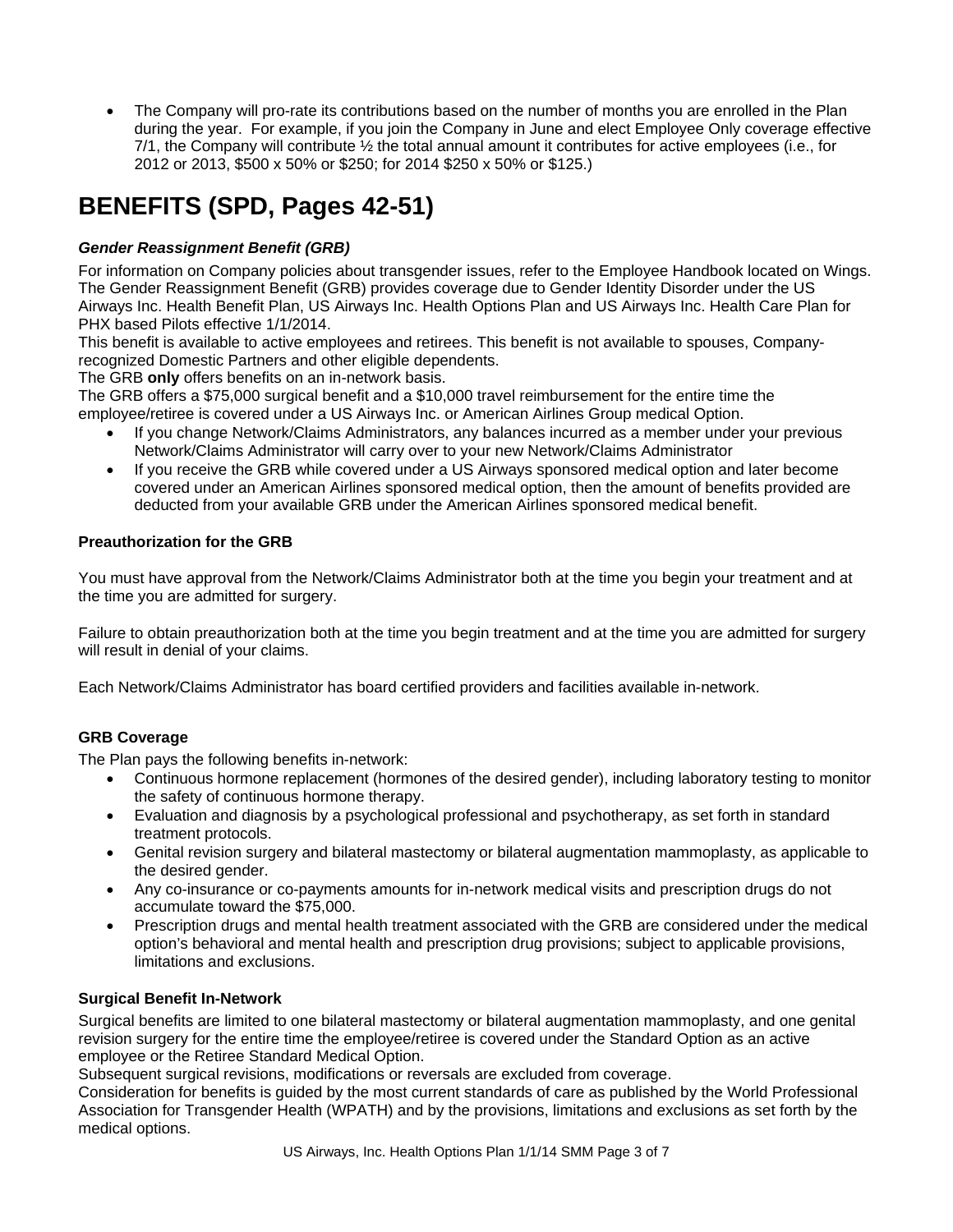#### **Travel Reimbursement**

Gender reassignment surgery is performed at limited locations in the United States, and most patients will need to travel outside their immediate home area.

If travel is required for surgery because it is not offered in your immediate home area, travel to an in-network surgery provider and lodging expenses will be reimbursed up to a maximum of \$10,000, regardless of your Network/Claims Administrator, even if you change administrators.

To be eligible for reimbursement, travel must be:

- over 100 miles away from your home
- be by air, rail, bus or car
- to an in-network provider within the 48 contiguous United States

The \$10,000 covers you and one caretaker to travel with you for in-network surgery only.

Lodging expenses for you and your caretaker include: hotel or motel room, car rental, tips and cost of meals while you are not hospitalized. Your caretaker's meals while you are hospitalized are included.

Itemized receipts will be required by your Network/Claims Administrator. Contact your Network/Claims Administrator for instructions on receiving reimbursement for your expenses.

### **SUBROGATION AND REIMBURSEMENT (SPD, Pages 77-79)**

Effective January 1, 2014, replace this section with the following:

### **Subrogation and Reimbursement**

The Plan has a right to subrogation and reimbursement.

Subrogation applies when the Plan has paid benefits on your behalf for a Sickness or Injury for which a third party is considered responsible. The right to subrogation means that the Plan is substituted to and shall succeed to any and all legal claims that you may be entitled to pursue against any third party for the benefits that the Plan has paid that are related to the Sickness or Injury for which a third party is considered responsible. The Plan has the right to subrogate 100% of the benefits paid or to be paid on your behalf.

The right to reimbursement means that if a third party causes or is alleged to have caused a Sickness or Injury for which you receive a settlement, judgment, or other recovery from any third party, you must use those proceeds to fully return to the Plan 100% of any benefits you received for that Sickness or Injury.

The following persons and entities are considered third parties:

- A person or entity alleged to have caused you to suffer a Sickness, Injury or damages, or who is legally responsible for the Sickness, Injury or damages.
- Any insurer or other indemnifier of any person or entity alleged to have caused or who caused the Sickness, Injury or damages.
- The Plan Sponsor.
- Any person or entity who is or may be obligated to provide benefits or payments to you, including benefits or payments for underinsured or uninsured motorist protection, no-fault or traditional auto insurance, medical payment coverage (auto, homeowners or otherwise), workers' compensation coverage, other insurance carriers or third party administrators.
- Any person or entity that is liable for payment to you on any equitable or legal liability theory.

You agree as follows:

- You will cooperate with the Plan in protecting the Plan's legal and equitable rights to subrogation and reimbursement in a timely manner, including, but not limited to:
	- Notifying the Plan, in writing, of any potential legal claim(s) you may have against any third party for acts which caused benefits to be paid or become payable.
	- Providing any relevant information requested by the Plan.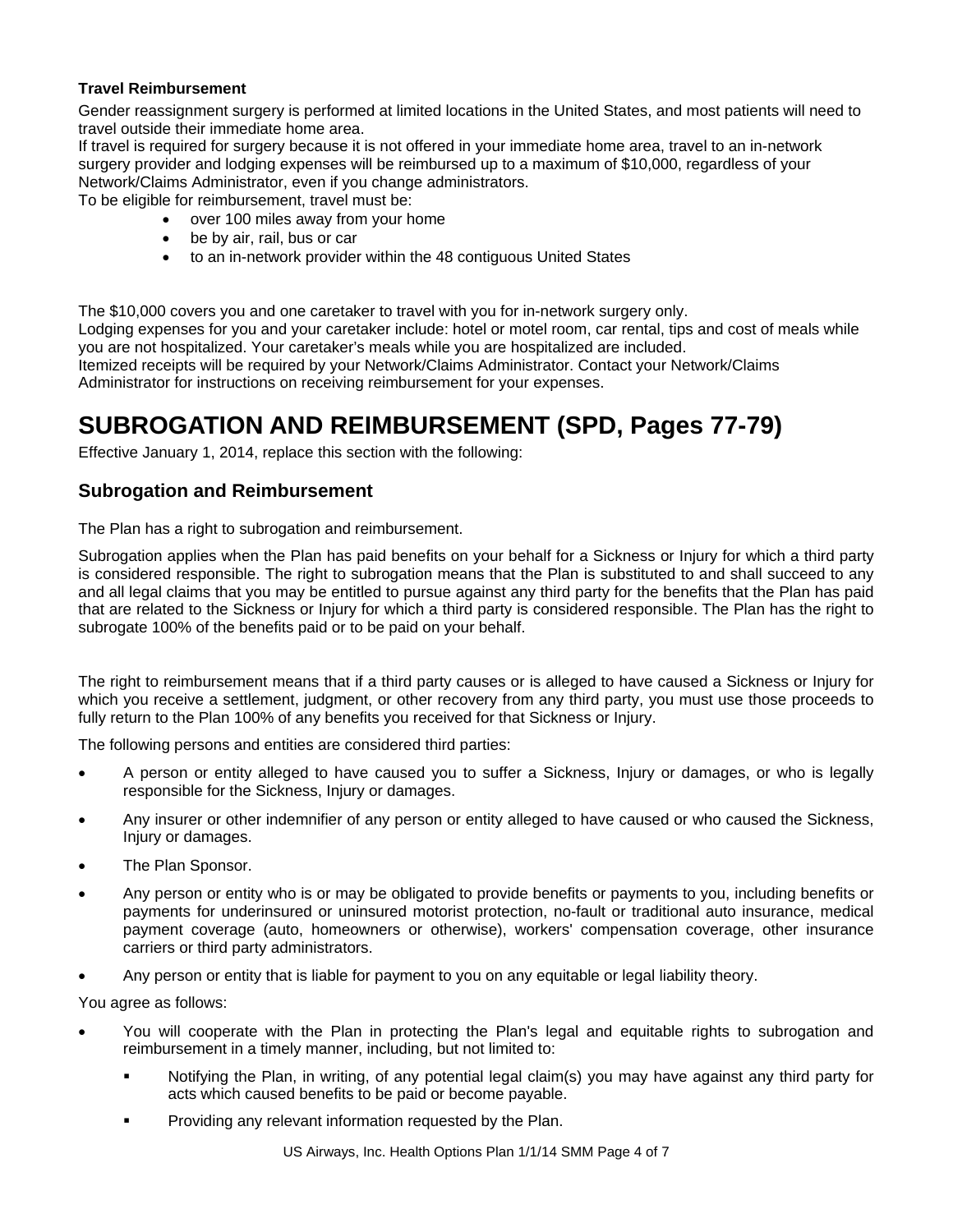- Signing and/or delivering such documents as the Plan or the Plan's agents reasonably requests to secure the subrogation and reimbursement claim.
- Responding to requests for information about any accident or injuries.
- Making court appearances.
- Obtaining the Plan's or its agents' consent before releasing any party from liability or payment of medical expenses.
- Complying with the terms of this section.

Your failure to cooperate with us is considered a breach of contract. As such, the Plan has the right to terminate your benefits, deny future benefits, take legal action against you, and/or set off from any future benefits the value of benefits the Plan has paid relating to any Sickness or Injury alleged to have been caused or caused by any third party to the extent not recovered by the Plan due to you or your representative not cooperating with us. If the Plan incurs attorneys' fees and costs in order to collect third party settlement funds held by you or your representative, the Plan has the right to recover those fees and costs from you. You will also be required to pay interest on any amounts you hold which should have been returned to the Plan.

- The Plan has a first priority right to receive payment on any claim against a third party before you receive payment from that third party. The Plan has the right to 100% reimbursement in a lump sum and has the right to recover interest on the amount paid by the Plan because of the actions of a third-party. Further, the Plan's first priority right to payment is superior to any and all claims, debts or liens asserted by any medical providers, including but not limited to hospitals or emergency treatment facilities, that assert a right to payment from funds payable from or recovered from an allegedly responsible third party and/or insurance carrier.
- The Plan's subrogation and reimbursement rights apply to full and partial settlements, judgments, or other recoveries paid or payable to you or your representative, no matter how those proceeds are captioned or characterized. Payments include, but are not limited to, economic, non-economic, and punitive damages. The Plan is not required to help you to pursue your claim for damages or personal injuries and the Plan is not responsible for your attorney's fees, expenses and costs. . The Plan is not subject to any state laws or equitable doctrines, including but not limited to the so-called "Fund Doctrine" or "Common Fund Doctrine" or "Attorney's Fund Doctrine," which would purport to require the Plan to reduce its recovery by any portion of a covered person's attorney's fees and costs,
- Regardless of whether you have been fully compensated or made whole, the Plan may collect from you the proceeds of any full or partial recovery that you or your legal representative obtain, whether in the form of a settlement (either before or after any determination of liability) or judgment, no matter how those proceeds are captioned or characterized. Proceeds from which the Plan may collect include, but are not limited to, economic, non-economic, and punitive damages. No "collateral source" rule, any "Made-Whole Doctrine" or "Make-Whole Doctrine," claim of unjust enrichment, nor any other equitable doctrine or state law shall limit or defeat the Plan's subrogation and reimbursement rights.
- Benefits paid by the Plan may also be considered to be benefits advanced.
- If you receive any payment from any party as a result of Sickness or Injury, and the Plan alleges some or all of those funds are due and owed to the Plan, you shall hold those funds in trust, either in a separate bank account in your name or in your attorney's trust account. You agree that you will serve as a trustee over those funds to the extent of the benefits the Plan has paid.
- The Plan's rights to recovery will not be reduced due to your own negligence.
- Upon the Plan's request, you will assign to the Plan all rights of recovery against third parties, to the extent of the benefits the Plan has paid for the Sickness or Injury.
- The Plan may, at its option, take necessary and appropriate action to preserve its rights under these subrogation provisions, including but not limited to, providing or exchanging medical payment information with an insurer, the insurer's legal representative or other third party and filing suit in your name, which does not obligate the Plan in any way to pay you part of any recovery we might obtain.
- You may not accept any settlement that does not fully reimburse the Plan, without its written approval.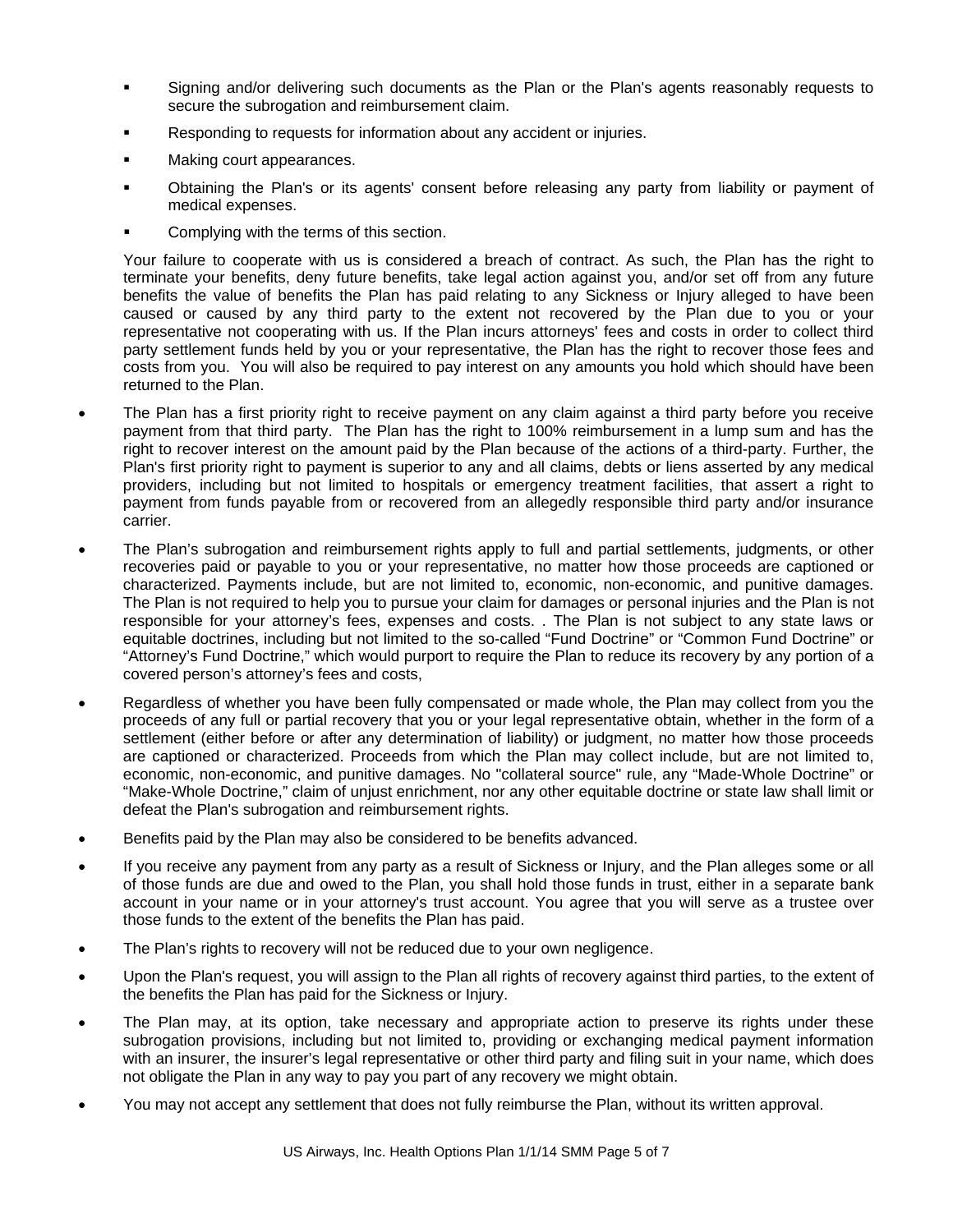- The Plan has the authority and discretion to resolve all disputes regarding the interpretation of the language stated herein.
- In the case of your wrongful death or survival claim, the provisions of this section apply to your estate, the personal representative of your estate, and your heirs or beneficiaries.
- No allocation of damages, settlement funds or any other recovery, by you, your estate, the personal representative of your estate, your heirs, your beneficiaries or any other person or party, shall be valid if it does not reimburse the Plan for 100% of its interest unless the Plan provides written consent to the allocation.
- The provisions of this section apply to the parents, guardian, or other representative of a Dependent child who incurs a Sickness or Injury caused by a third party. If a parent or guardian may bring a claim for damages arising out of a minor's Sickness or Injury, the terms of this subrogation and reimbursement clause shall apply to that claim.
- If a third party causes or is alleged to have caused you to suffer a Sickness or Injury while you are covered under this Plan, the provisions of this section continue to apply, even after you are no longer covered.
- The Plan and all individuals and entities administering the terms and conditions of the Plan's subrogation and reimbursement rights have such powers and duties as are necessary to discharge its duties and functions, including the exercise of its discretionary authority to (1) construe and enforce the terms of the Plan's subrogation and reimbursement rights and (2) make determinations with respect to the subrogation amounts and reimbursements owed to the Plan.

### **Certification of Prior Creditable Coverage (SPD, Page 83)**

Effective for plan years on or after January 1, 2014, group health plans may no longer impose pre-existing condition exclusions and certificates of creditable coverage will no longer be provided effective January 1, 2015. Therefore, the paragraphs under the title "Certification of Prior Creditable Coverage," which primarily describe certain rules relating to the pre-existing condition exclusion are deleted in their entirety.

### **Continuation of Coverage While on a Family and Medical Leave (SPD, Page 87)**

The following paragraph shall be added to this section to clarify changes that were made to FMLA for certain military leaves of absence:

Eligible employees may take up to twenty-six weeks of leave in a single 12-month period to care for a covered military member recovering from a serious injury or illness incurred in the line of duty on active duty. Eligible employees are entitled to a combined total of up to twenty-six (26) weeks of all types of Family and Medical Leave during a single 12-month period.

### **Glossary (SPD, Page 98)**

Effective September 16, 2013, the definition of spouse is replaced in its entirety with the following:

**Spouse** - For the purpose of this Plan, a Spouse is defined as a person who is married to an enrolled employee under the laws of any U.S. or foreign jurisdiction having the legal authority to sanction such marriage, as evidenced by a valid marriage certificate.

### **PLAN ADMINISTRATION (SPD, Pages 99-101)**